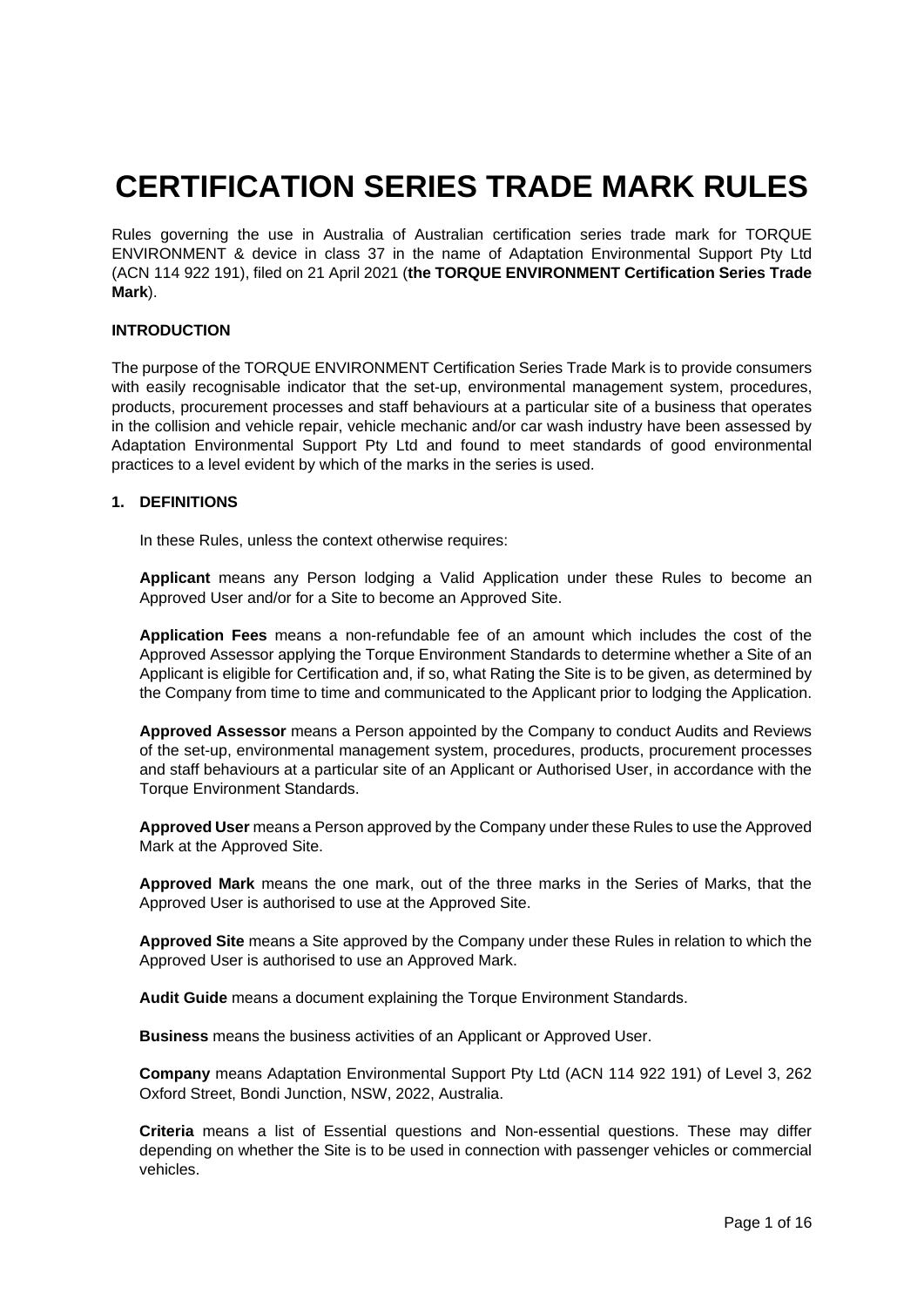**Essential questions** means the questions identified in Schedule 2, which must all be answered correctly for the Site of the Applicant to be eligible for Certification.

**Further Term** means any Term where the Valid Application was lodged during an earlier Term.

**Intellectual Property** means names, company information, slogans, approved site photographs, logos, website, but excluding confidential information.

**Non-essential questions** means questions which are not individually fatal to Certification but at least 50% must be answered correctly for the Site of the Applicant to be eligible for Certification.

**Person** means any individual or body of persons, whether incorporated or not.

**Registration Fees** means a non-refundable fee of an amount that includes the cost of being an Approved User for one Approved Site for a Term, as determined by the Company from time to time and communicated to the Applicant prior to lodging the Application for the relevant Term.

**Rules** means these rules, including any schedules attached to them.

**Series of Marks** means the series of 3 TORQUE ENVIRONMENT trade marks and associated trade mark applications/registrations set out in Schedule 1.

**Site** means the premises of an Applicant nominated in a Valid Application.

**Term** commences on the date of notice of Certification, even if that date falls before the end date of an earlier Term, and ends on the earliest of 12 months from the commencement date or the date of Notification that the Applicant is an Approved User for a Further Term or Termination.

**Torque Environment Standards** means the processes and Criteria developed by the Company for the review and rating of the set-up, environmental management system, procedures, products, procurement processes and staff behaviours at a Site.

**Valid Application** means an application for Certification lodged by an Applicant in accordance with Rule 7.1.

**Website** means www.adaptation.net.au.

# **2. INTERPRETATION**

- 2.1. When reading these Rules, unless the context requires otherwise:
	- a) words beginning with capital letters have the meaning set out in Rule 1;
	- b) headings are for convenience only and do not affect interpretation; and
	- c) the words "including" or "includes" are not words of limitation.

#### **3. OWNERSHIP**

3.1. The Series of Marks, and all rights in and to the same including the right to sue for infringement, is the absolute property of the Company and may not be used by any Person except under and in accordance with these Rules and Torque Environment Standards and associated brand guidelines. All use of any marks in the Series of Marks by an Approved User accrues to the Company.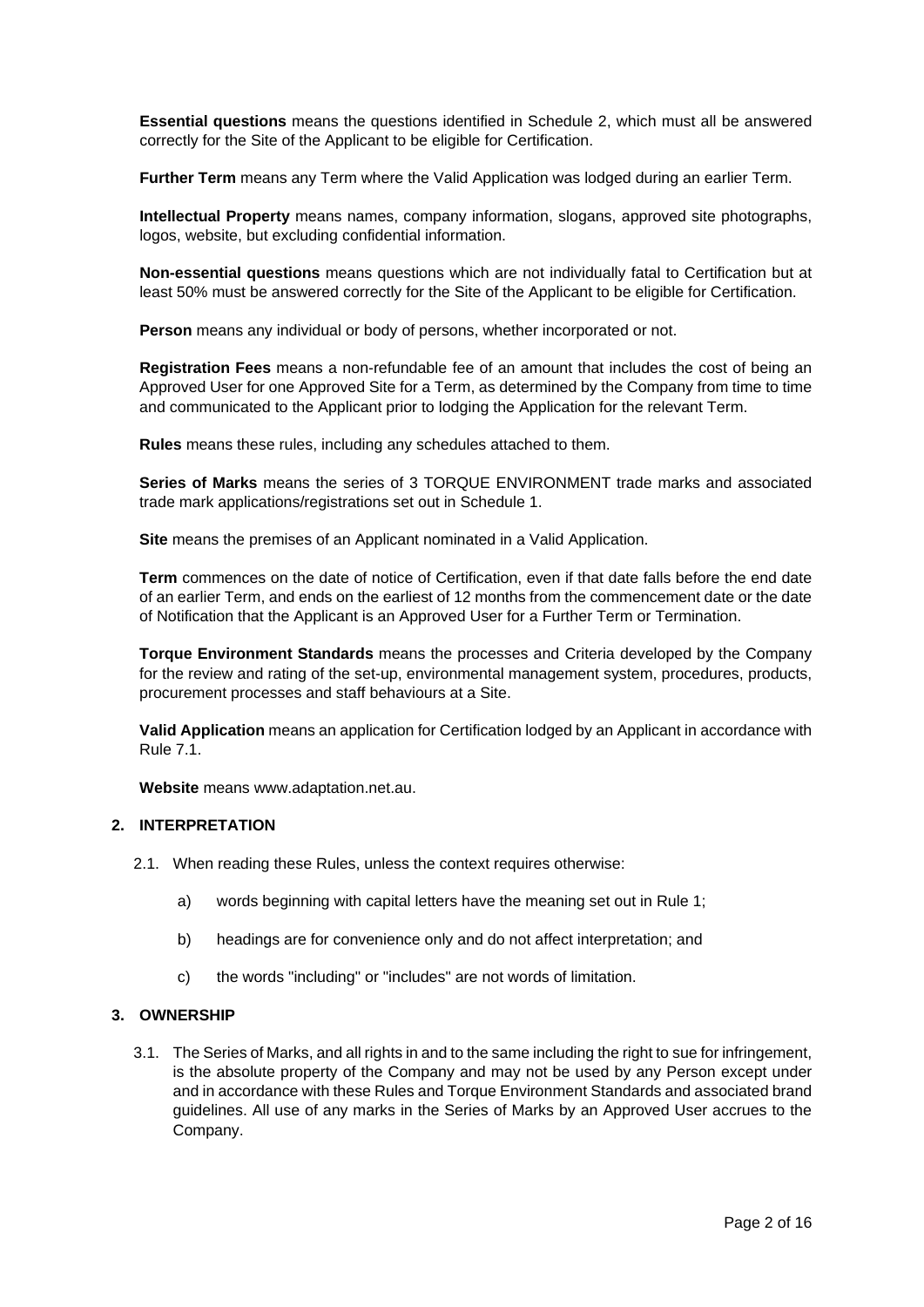- 3.2. Nothing in these Rules restricts the ability of the Company and persons acting on its behalf to use the any of the marks in the Series of Marks, or any composite mark comprising any of the marks in the Series of Marks, with or without any modification or variation, in the course of, or in relation to, managing, administering, performing, advertising, promoting and/or publishing the business of the Company and/or the Torque Environment Standards and/or these Rules.
- 3.3. Approved Users grant the Company a non-exclusive, royalty free licence for the Term, to use the Approved Users' Intellectual Property, including on the Website, for the purpose of promoting the Approved User, Approved Site, Series of Marks, or the business of the Company. Approved Users consent to, and waive their right to sue for, and will procure any necessary third party consents and waiver to, any breach of the Approved Users' moral rights by the Company when using the Approved Users' Intellectual Property for this purpose.

# **4. TORQUE ENVIRONMENT STANDARDS**

- 4.1. The Company will formulate and, from time to time, amend the Torque Environment Standards.
- 4.2. The Torque Environment Standards provide the process and Criteria by which Approved Assessors reach a considered decision as to whether an Applicant will be approved to become an Approved User and, if so, which of the marks in the Series of Marks the Approved User is authorised to use at the Approved Site.
- 4.3. An Approved User must not use any mark in the Series of Marks at any site other than the Approved Site.
- 4.4. An Approved User must not use any mark in the Series of Marks at the Approved Site other than the Approved Mark.

#### **5. APPROVED ASSESSORS**

- 5.1. The Company will appoint employees and/or independent contractors who will act on its behalf as Approved Assessors who follow the processes and apply the Criteria in the Torque Environment Standards to determine whether a Site is eligible for Certification and, if so, what Rating it is given.
- 5.2. The Company will provide training in the form of an Audit Guide, to ensure consistency between the Approved Assessors.
- 5.3. The Company will formulate and, from time to time, amend the Audit Guide.
- 5.4. All Approved Assessors will have:
	- a) At least 5 years environmental and/or industry experience; and
	- b) Current qualifications as a Qualified Lead Auditor for ISO 14001:2015 Environmental Management Systems; and
	- c) High level written and verbal communication skills, and be personable, helpful, professional and consistent.

# **6. REGISTER**

6.1. The Company will keep a register at its registered office containing the following details with respect to each Approved Site of each Approved User: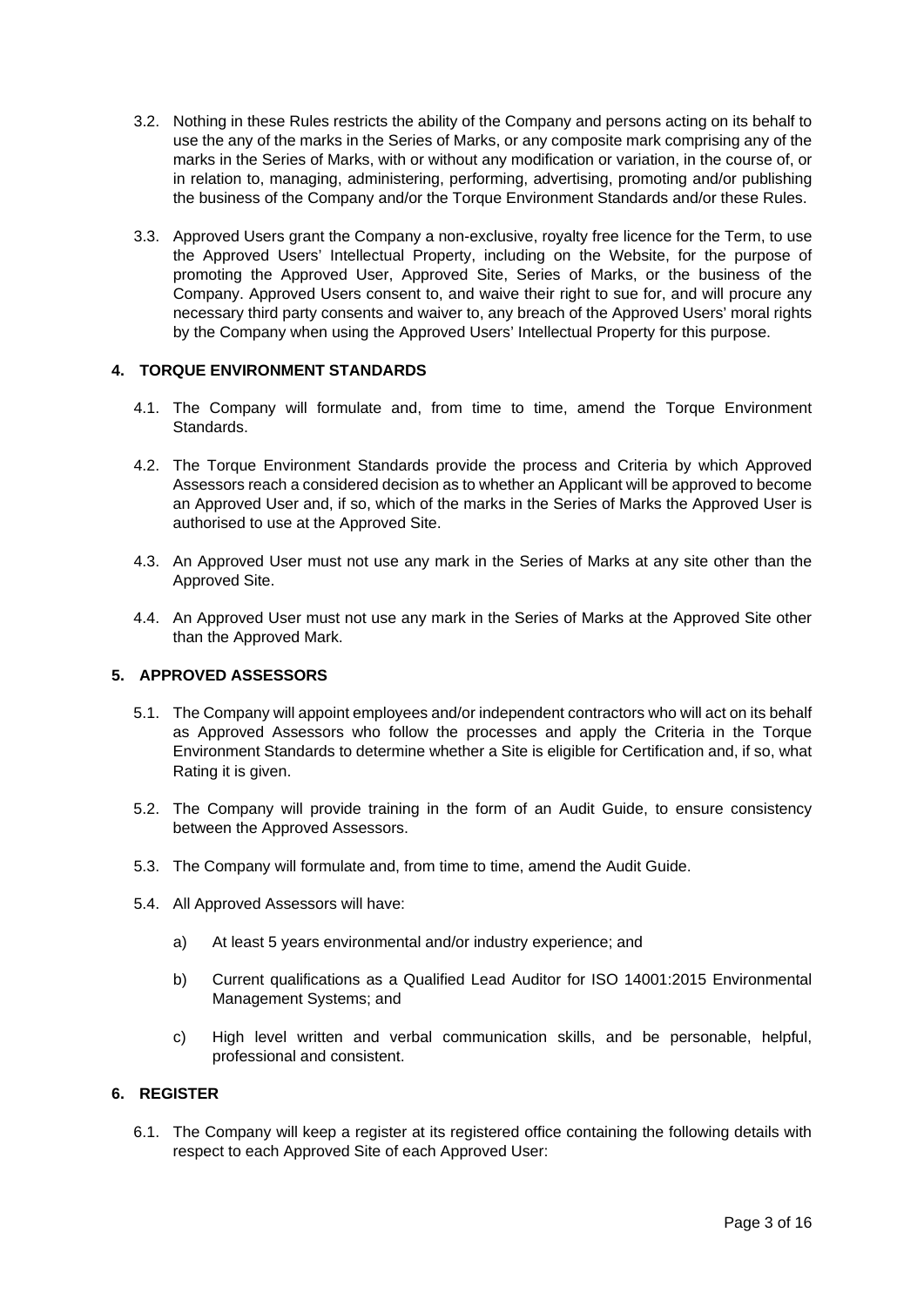- a) the name of the Approved User and the address of the Approved Site;
- b) the Rating given to the Approved Site of the Approved User and a description of which mark in the Series of Marks the Approved User is consequently approved to use in connection with the goods and services manufactured, sold and provided at the Approved Site; and
- c) the date it became an Approved User, the date the Approved Site became an Approved Site, and the expiration date of the Term.
- 6.2. The current Rating given to each Approved Site of each Approved User will be available for inspection by the public on the Website.

### **7. CERTIFICATION**

- 7.1. Any Person may lodge a apply to the Company to become an Approved User of one of the marks in the Series of Marks with respect to a Site by:
	- a) completing an application in the form required by the Company from time to time; and
	- b) paying the Application Fees.
- 7.2. Nothing in these Rules requires the Company to consider an application to become an Approved User of one of the marks in the Series of Marks with respect to a Site where the Applicant has not paid the Application Fees.
- 7.3. Upon receipt of a Valid Application, the Company will:
	- a) Send the Applicant a series of initial questions; and
	- b) Upon receipt of the Applicant's true and complete answers to all questions;
		- i. arrange for an Approved Assessor to visit the Site (**Audit**) at a mutually convenient date and time, confirm that date and time in writing and, where possible, further confirm that date and time a day or two before the Audit; and
		- ii. contact any relevant third parties, such as any organisation to which the Applicant outsources its services, to ensure that those third parties meet the Torque Environment Standards in providing those services.
- 7.4. During any Audit, the Applicant must make 100% of the Site accessible to the Approved Assessor and must ensure that all relevant documentation is available for sighting by the Approved Assessor and must ensure that all key staff of the Site are available for interview.
- 7.5. During any Audit, the Approved Assessor will conduct a visual inspection of the Site and any fixtures or chattels on the Site, sight any relevant documents, and interview and make behavioural observations of the staff.
- 7.6. The Approved Assessor will rate the set-up, environmental management system, procedures, products, procurement processes and staff behaviours at the Site against the Criteria, in accordance with the processes, outlined in the Torque Environment Standards.
- 7.7. If any of the Essential questions in the Criteria are not answered correctly, the Approved Assessor will deem that the Site of the Applicant is not eligible for Certification.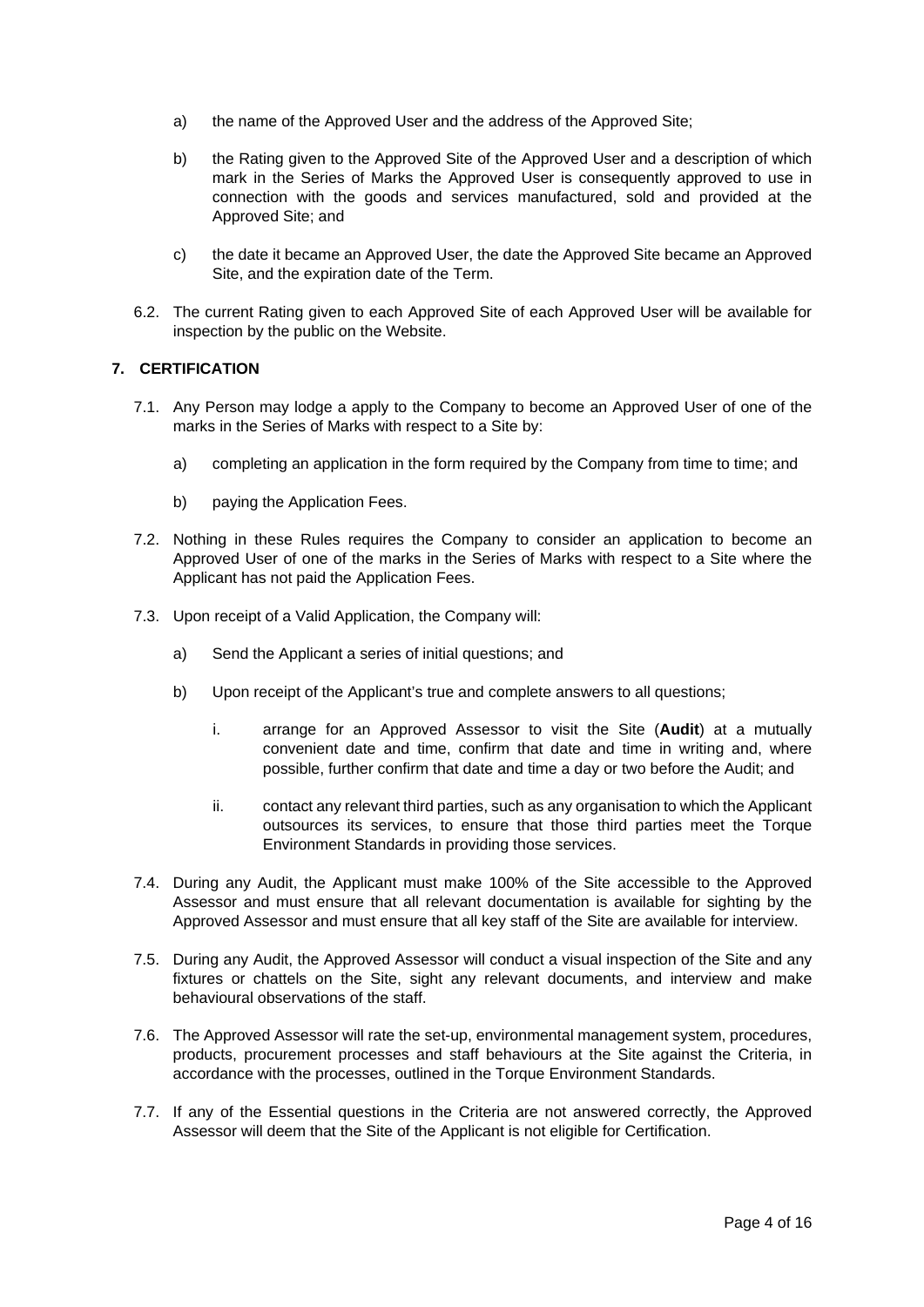- 7.8. If less than 50% of the Non-essential questions in the Criteria are not answered correctly, the Approved Assessor will deem that the Site of the Applicant is not eligible for Certification.
- 7.9. If all the Essential questions in the Criteria are answered correctly, and:
	- a) 50-64% of the Non-essential questions in the Criteria are answered correctly, the Approved Assessor will give the Site of the Applicant a 3 star rating;
	- b) 56-79% of the Non-essential questions in the Criteria are answered correctly, the Approved Assessor will give the Site of the Applicant a 4 star rating; or
	- c) 80% or more of the Non-essential questions in the Criteria are answered correctly, the Approved Assessor will give the Site of the Applicant a 5 star rating.
- 7.10. Within 10 Business Days of a visit of the Site, the Approved Assessor must:
	- a) provide Notification to the Applicant whether:
		- i. the Site has not sufficiently met the Torque Environment Standards, and therefore the Application to use a mark in the Series of Marks in relation to the Site has been rejected (**Refusal**); or
		- ii. the Site has met all Essential questions and 50% or more of the Non-essential questions and therefore the Application to use a mark in the Series of Marks in relation to the Site has been approved(**Approval**)
		- iii. in the event of Approval, whether the Site has met the threshold, as outlined in Rule 7.9, for a 3 star, 4 star or 5 star rating, and therefore whether the 3 star, 4 star or 5 star mark in the Series of Marks is the Approved Mark for that Site (**Rating**); and
		- iv. irrespective of Refusal or Approval, whether there is any action that the Applicant or Approved User should take to better comply with the Criteria (**Action Plan**); and
		- v. irrespective of Refusal or Approval, whether there are any management or staff that need help to better comply with the Criteria (**Staff Score Card**).
- 7.11. Strictly within 10 Business Days of:
	- a) Notification of the Approval and Rating by an Approved Assessor; or
	- b) Receipt of written notice of the outcome of the negotiation or arbitration (if a detailed written Notice of Dispute was provided to the Company within 10 Business Days of Notice of Refusal or Rating, and the Application is Approved following the negotiation or arbitration in accordance with these Rules),

the Applicant must pay the Registration Fee.

- 7.12. Within 10 Business Days of receipt of the Registration Fee, the Company will provide notice of certification (**Certification**). Certification ends upon expiration of the Term.
- 7.13. During the Term, Approved Users are authorised to use the Approved Mark and any relevant composite version of the Approved Mark in accordance with the brand guidelines in any signage at the Approved Site and all marketing communication material in relation to the Approved Site.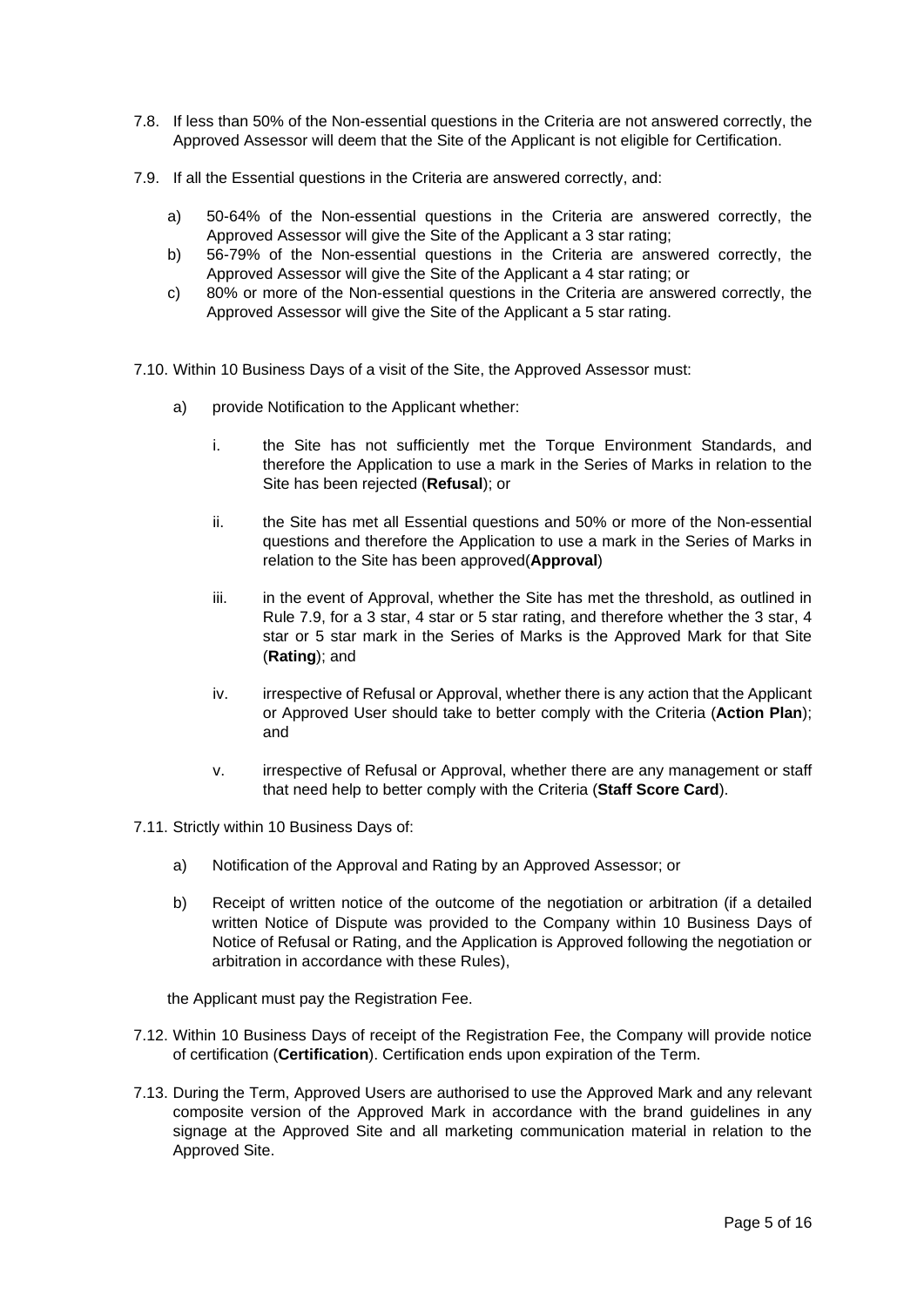7.14. At any time after:

- a) Refusal, an Applicant may apply to the Company to become an Approved User of one of the marks in the Series of Marks with respect to a Site;
- b) Approval and Rating, an Applicant may apply to the Company to obtain a new Rating with respect to a Site; or
- c) at any time during the Term or any Further Term an Approved User may apply to the Company to continue on as an Approved User of one of the marks in the Series of Marks with respect to an Approved Site for a Further Term,

by following the steps and paying the fees outlined in Rule 7.1.

### **8. REVIEW PROCEDURES**

- 8.1. The Company will itself, or through its Approved Assessors, industry representatives or other independent bodies, conduct reviews to assess ongoing compliance with the Criteria at Approved Sites at the Company's own cost (**Reviews**).
- 8.2. Reviews may be:
	- a) random; or
	- b) targeted, where the Company deemed it warranted on the basis of any notification provided under Rule 11.1, or where there is information or evidence to suggest that the Approved Site may be having difficulty with complying with the Torque Environment Standards.
- 8.3. Reviews may involve a visit to the Approved Site, but this will not always be necessary such as when there has been an environmental breach, fine or incident at the Approved Site.
- 8.4. Where a Review involves a visit to the Approved Site, the Company, itself or through its Approved Assessors, industry representatives or other independent bodies, will arrange a mutually convenient date and time for the visit, confirm that date and time in writing and, where possible, further confirm that date and time a day or two before the Review of the Approved Site.
- 8.5. During any Review of an Approved Site, the Approved User must make 100% of the Approved Site accessible to the Company, Approved Assessors, industry representatives or other independent bodies, and must ensure that all relevant documentation is available for sighting by the Company, Approved Assessors, industry representatives or other independent bodies and must ensure that all key staff of the Site are available for interview.
- 8.6. If any Review shows:
	- a) an Approved Site no longer meets the Criteria for the Approval and/or the Rating provided by the Approved Assessor or negotiated or arbitrated; or
	- b) the Company (via the Review or otherwise) discovers that an uncontrolled environmental incident has occurred at the Approved Site or that the Approved Site has received a fine for an environmental breach or that the Approved User has failed to comply with its notification obligations in accordance with clause 10, or is otherwise not complying with the Rules or the Torque Environment Standards,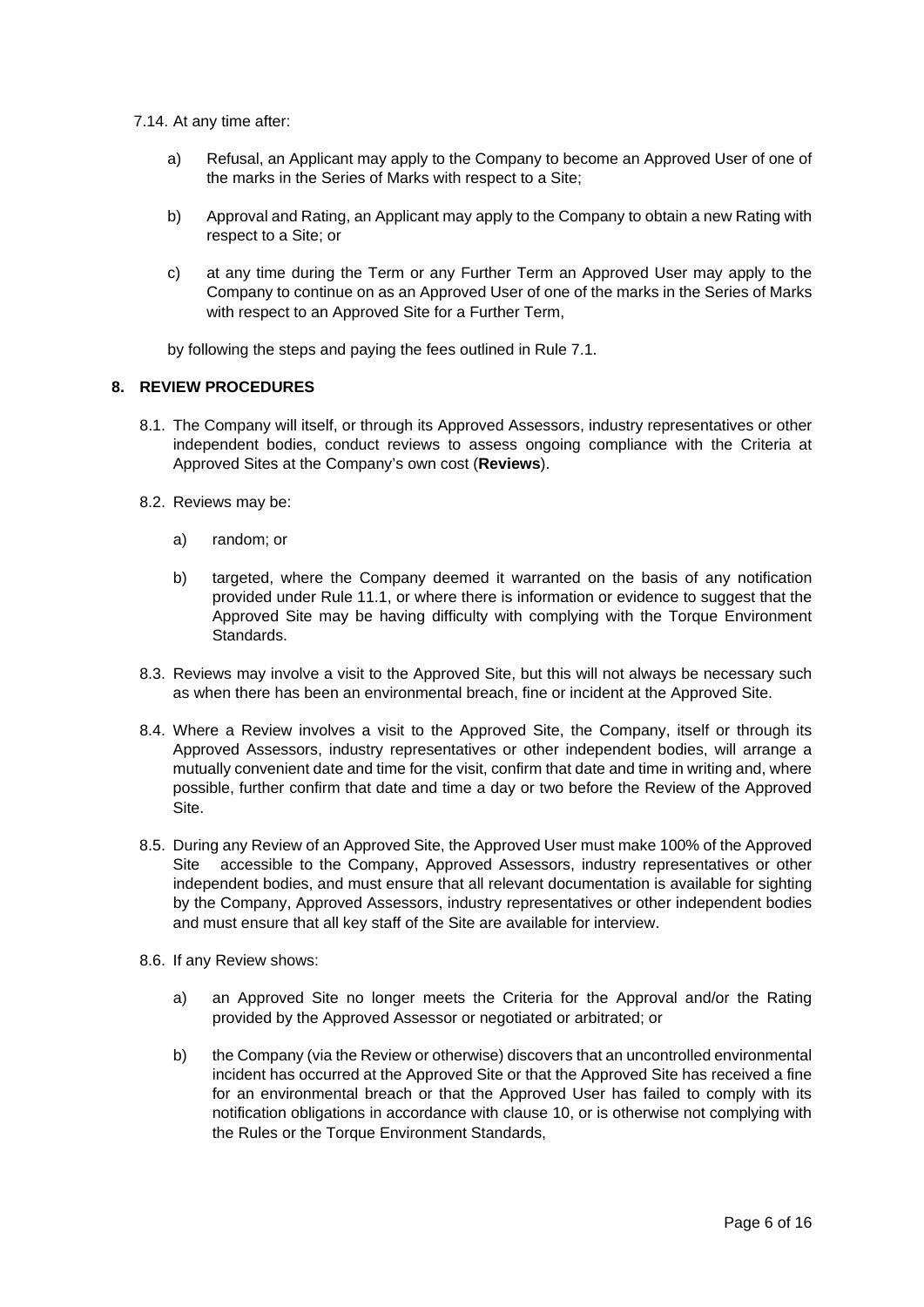the Company (without limiting its other rights or remedies) may, at its discretion, provide a written Notice of Outcome of Review.

- 8.7. In the Notice of Outcome of Review, the Company may require the Applicant or Approved User to do one or more of the following with respect to the Approved Site:
	- a) rectify the non-compliance within a set number of Business Days;
	- b) immediately, or upon failure to rectify the non-compliance within the set number of Business Days, cease and desist from all use of all marks in the Series of Marks in relation to the Site and from lodging any Valid Applications for the Site for up to 1 year; or
	- c) immediately, or upon failure to rectify the non-compliance within the set number of Business Days, cease use of the Approved Mark and commence use of a different mark in the Series of Marks in Relation to the Site; and
	- d) such further action as the Company considers appropriate to maintain the reputation, integrity and validity of the Company, these Rules, the Torque Environment Standards, the other Approved Users and the Series of Marks.

## **9. WARRANTIES**

9.1. All Applicants and Authorised Users warrant that they will, and will ensure that all staff will, answer all Essential and Non-essential questions honestly and accurately.

#### **10. NOTIFICATION**

- 10.1. Applicants and Approved Users will immediately notify the Company upon becoming aware of:
	- a) any breach of the Rules, Torque Environment Standards and/or brand guidelines;
	- b) any uncontrolled environmental incident that has occurred at the Site or if the Applicant or Approved User or Site has received a fine for an environmental breach;
	- c) change of ownership or relocation of the Business to a new Site;
	- d) sale or rental of the Site;
	- e) any significant extension to or renovation of the Site;
	- f) any changes to the set-up, environmental management system, procedures, products, procurement processes, staff behaviours that may impact the Criteria;
	- g) any new organisations to which the Applicant or Approved User outsources the services;
	- h) any relevant information about the organisations to which the Applicant or Approved User outsources the services;
	- i) any errors or omissions in any of the answers provided in response to the Criteria, including where any answers were not accurate at the time or have since become inaccurate; and
	- j) any incorrect assumptions, errors or omissions made by the Company, Approved Assessors or others that may have affected Approval, Rating, Review or any other action or decision of the Company or Approved Assessors.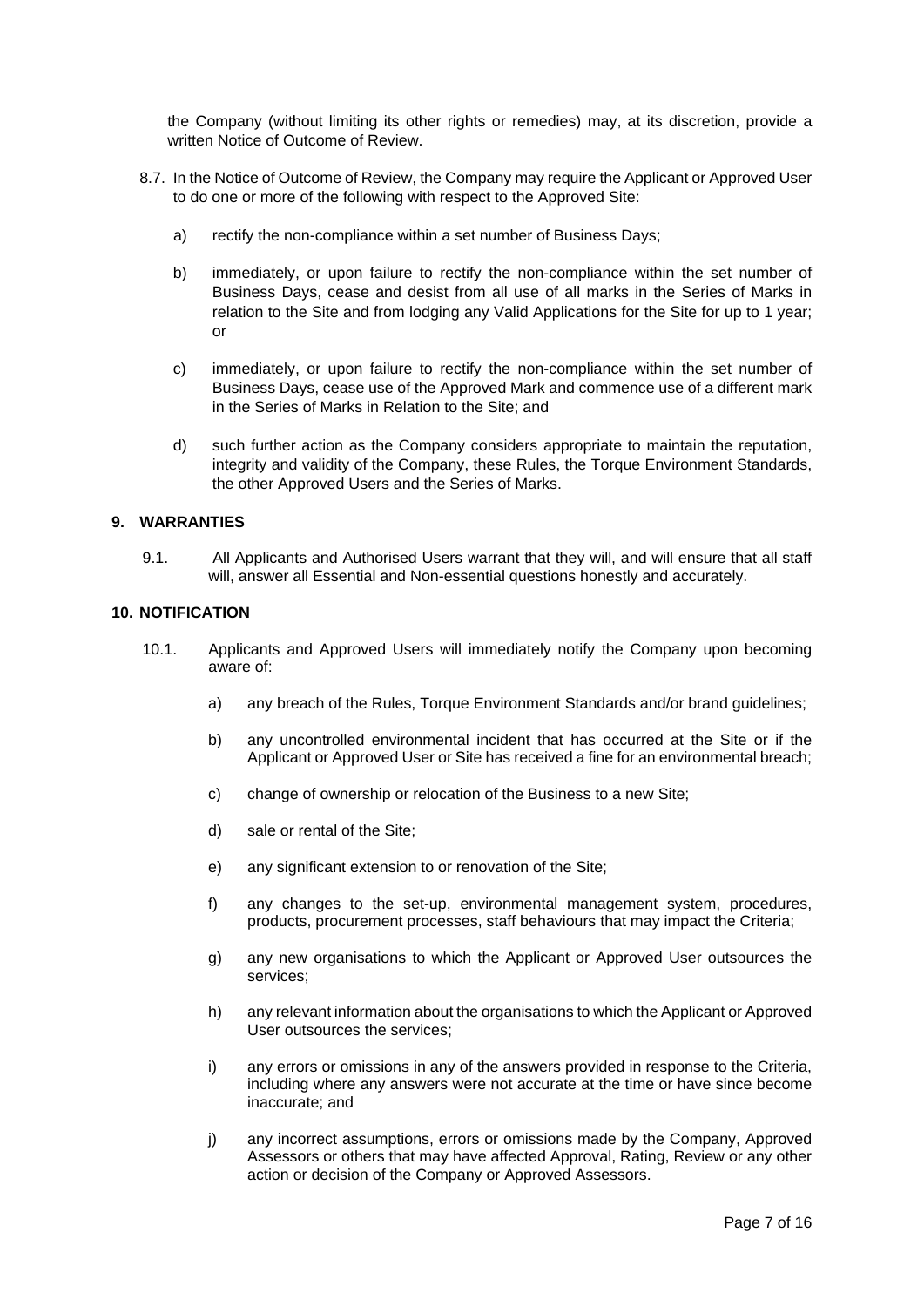#### **11. TERMINATION**

- 11.1 Where:
	- a) ownership of the Business changes,
	- b) the Business relocates to another Site,
	- c) there is any significant extension to or renovation of the Site, or
	- d) the Site is sold or rented to any third party,

Certification is no longer valid, and the Term is terminated.

- 11.2. Immediately upon end or termination of the term, the User must cease and desist from:
	- a) making any claim that it has Certification; and
	- b) all use of all marks in the Series of Marks in relation to the Site.

#### **12. DISPUTES**

- 12.1. Strictly within 10 Business Days of receipt of a Notice of Refusal or Rating, Outcome of Review or Termination or of any other issue arising, any party may allege that a decision was incorrect, the processes of the Torque Environment Standards were not followed, the Criteria of the Torque Environment Standards was not correctly applied, the Brand guidelines were not followed, or that the other party's obligations have been breached in some way, via a detailed written Notice of Dispute to the other party.
- 12.2. Within 10 Business Days of receipt of a Notice of Dispute, the parties must negotiate with each other in good faith in an attempt to resolve the dispute, failing which the issue will be referred within 10 Business Days to and finally settled by arbitration by the Institute of Arbitrators and Mediators Australia in Sydney in accordance with the UNCITRAL Arbitration Rules then in effect. The appointing authority will be the Institute of Arbitrators and Mediators Australia, and the arbitration will be conducted by a sole arbitrator in the English language.
- 12.3. Nothing in these Rules prevents the Company from bringing proceedings for urgent interlocutory relief in a court of competent jurisdiction.

#### **13. POWER TO AMEND**

13.1. The Company may seek ACCC approval to amend any part of these Rules at any time and will provide written notice of amendment on the Website.

# **14. DELEGATION OF POWERS**

14.1. The Company may from time to time exercise any or all of its powers or rights, or satisfy any of its obligations, under these Rules by one or more representatives duly appointed by the Company, subject always to such conditions as the Company may from time to time impose.

#### **15. GENERAL**

15.1. Any notice given under these Rules may be served by hand, by post, by e-mail or by facsimile. In the case of an Applicant or Approved User being the recipient, the notice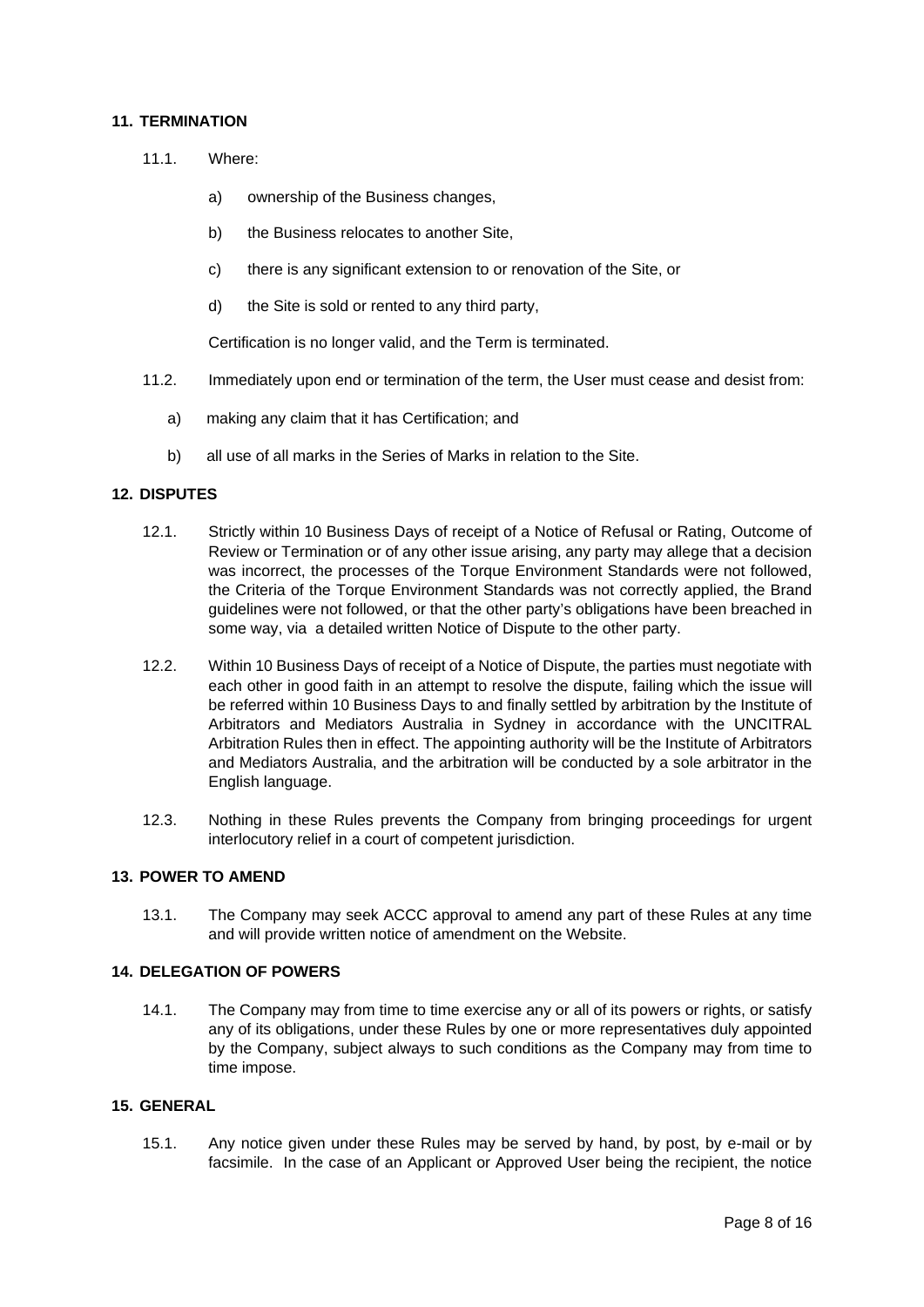must be sent to the address, facsimile number or email address notified by the recipient in a Valid Application, and in the case of the Company being the recipient, to the following:

Company: Adaptation Environmental Support Pty Ltd (ACN 114 922 191)

Address: Level 3, 262 Oxford Street, Bondi Junction, NSW, 2022, Australia

Contact Person: Lara Barclay, Managing Director

Email: Lara@adaptation.net.au

15.2. The provisions of these Rules are severable. If any provision of these Rules is found to be invalid or unenforceable then the provision is to be severed from the remainder of these Rules which are to remain in full force and effect.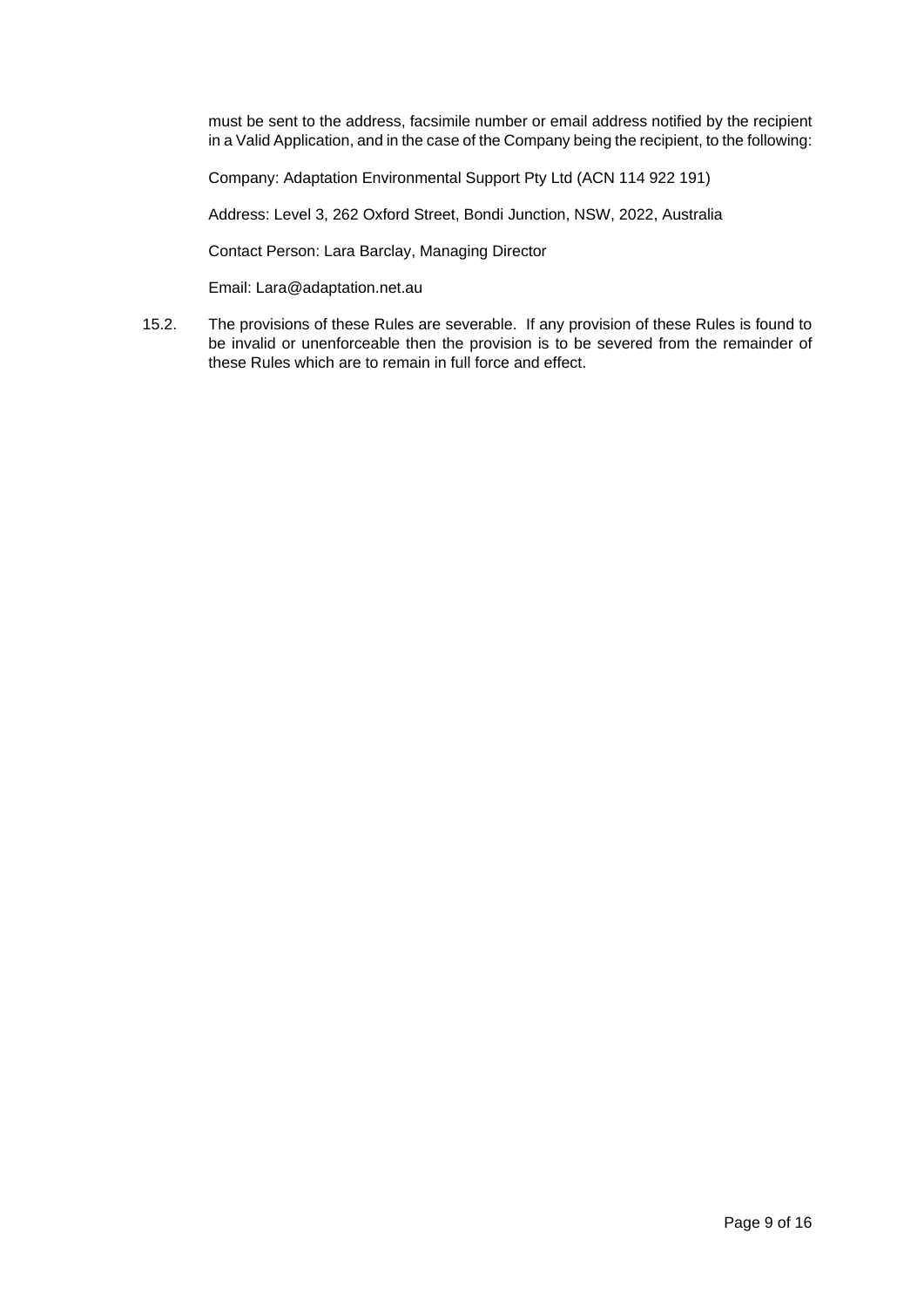# **SCHEDULE 1 – SERIES OF MARKS**

| <b>MARK</b>               | <b>CLASS</b> | <b>SERVICES</b>                       |
|---------------------------|--------------|---------------------------------------|
| <b>ENVIRONMENT RATING</b> | 37           | maintenance and repair of vehicles    |
|                           |              | garage services for vehicle repair    |
|                           |              | vehicle breakdown assistance (repair) |
|                           |              | wheel repair                          |
|                           |              | tyre repair                           |
| <b>INVIRONMENT RATING</b> |              | glass repairs                         |
|                           |              | panel beating                         |
|                           |              | spray painting                        |
|                           |              | vehicle detailing                     |
|                           |              | maintenance and repair of engines     |
| <b>ENVIRONMENT RATING</b> |              | reconditioning of vehicle engines     |
|                           |              | rustproofing                          |
|                           |              | upholstering                          |
|                           |              | car washing                           |
|                           |              | vehicle cleaning                      |

: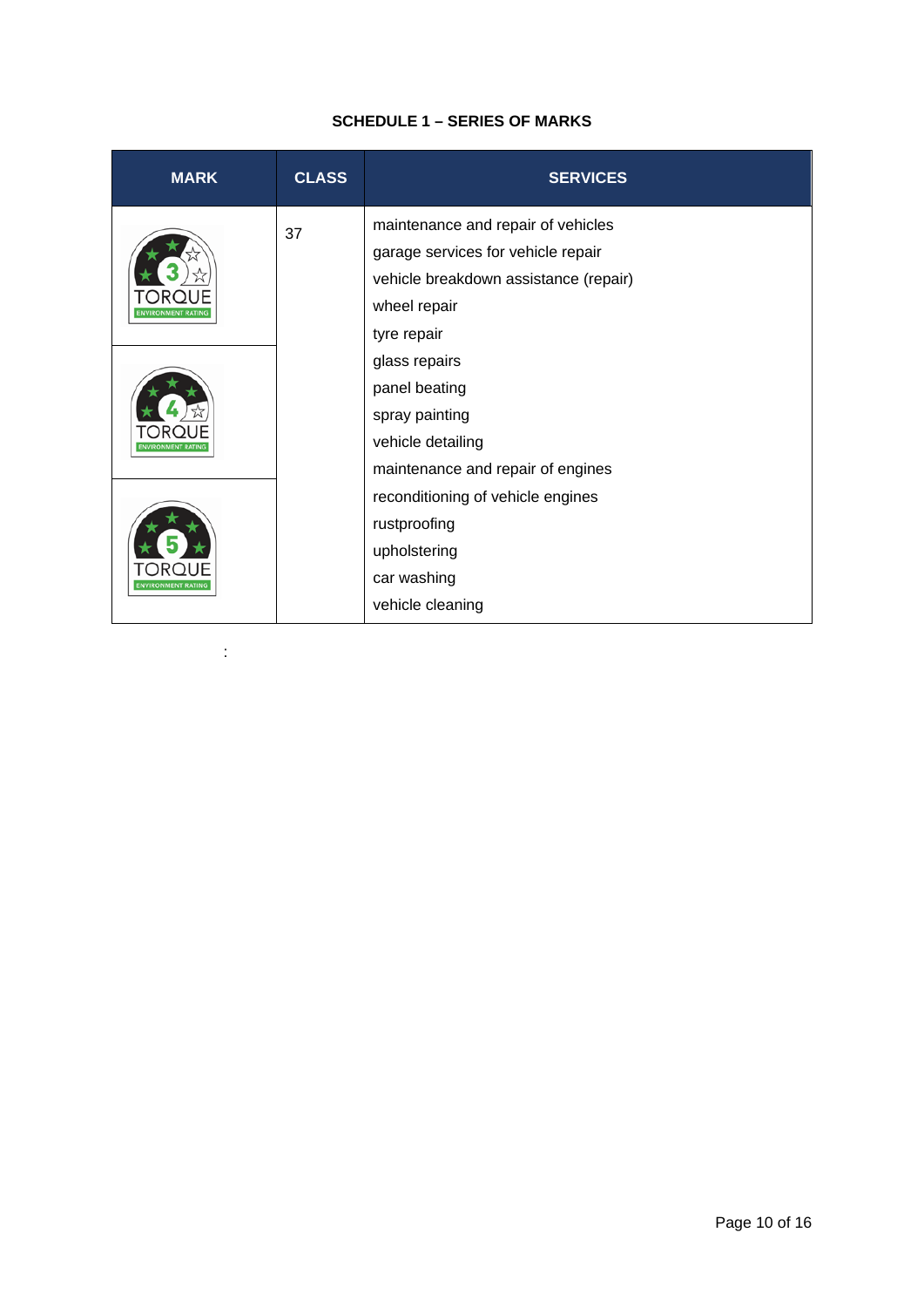## **SCHEDULE 2 – TORQUE ENVIRONMENT STANDARDS**

The Managing Director of Adaptation Environmental Support Pty Ltd, Lara Barclay, has over 20 years experience and is a Certified Environmental Practitioner (Certification number 1075) and has been working in the collision repair industry for 15 years.

Adaptation Environmental Support Pty Ltd and Lara Barclay, have developed the Torque Environment Standards with consideration of legal requirements for environmental protection, best practice business environmental activities, ISO 14001:2015 Environmental Management Systems, car manufacturer and work provider audits and local and state government guidelines.

The Torque Environment Standards provide Certification for Australian businesses in the collision and vehicle repair, vehicle mechanic and/or car wash industry.

Certification lets your customers, work providers and the local community know that the set-up, environmental management system, procedures, products, procurement processes and staff behaviours at a particular site of your business have been assessed by Adaptation Environmental Support Pty Ltd and found to meet our high standards. Torque Environment Standards also function as a full-support environmental management program that provides ongoing support to help businesses and their staff to comply with their environmental obligations, create real world solutions to environmental problems and business risks, keep up with changes, continually improve and maintain a living environmental management system.

You must achieve a Rating of 3 or higher to be approved for Certification.

If you are given a 3 star Rating, you are licensed to use the 3 star mark in the series of TORQUE ENVIRONMENT trade marks. This means that your customers are assured that your Site has been reviewed and meets the standards expected of a 3 star site.

If you are given a 4 star Rating, you are licensed to use the 4 star mark in the series of TORQUE ENVIRONMENT trade marks. This means that your customers are assured that your Site has been reviewed and meets the standards expected of a 4 star site.

If you are given a 5 star Rating, you are licensed to use the 5 star mark in the series of TORQUE ENVIRONMENT trade marks. This means that your customers are assured that your Site has been reviewed and meets the standards expected of a 5 star site.

This document explains how to file a Valid Application for Certification of your Site. It outlines the processes followed and the Criteria used by Approved Assessors to reach a considered decision on the Approval and Rating for your Site, so before you lodge your Valid Application you can ensure you've got all the boxes ticked for the Rating you think your Site deserves.

For further information please visit our website [at](http://at/) [www.torque-environment.com.au o](http://www.torque-environment.com.au/)r contact Adaptation Environmental Support Pty Ltd on 02 9388 9246 or email Lara@adaptation.net.au.

# **Disclaimer**

The information contained in these Torque Environment Standards or in any report following Audit or Review of a Site conducted by Adaptation Environmental Support Pty Ltd or its Approved Assessors pursuant to these Torque Environment Standards:

- Does not constitute a representation or warranty that a Site complies with applicable laws.
- Should not be relied on as the reason to do or not do anything other than to use or not use the Approved Mark in accordance with the Rules.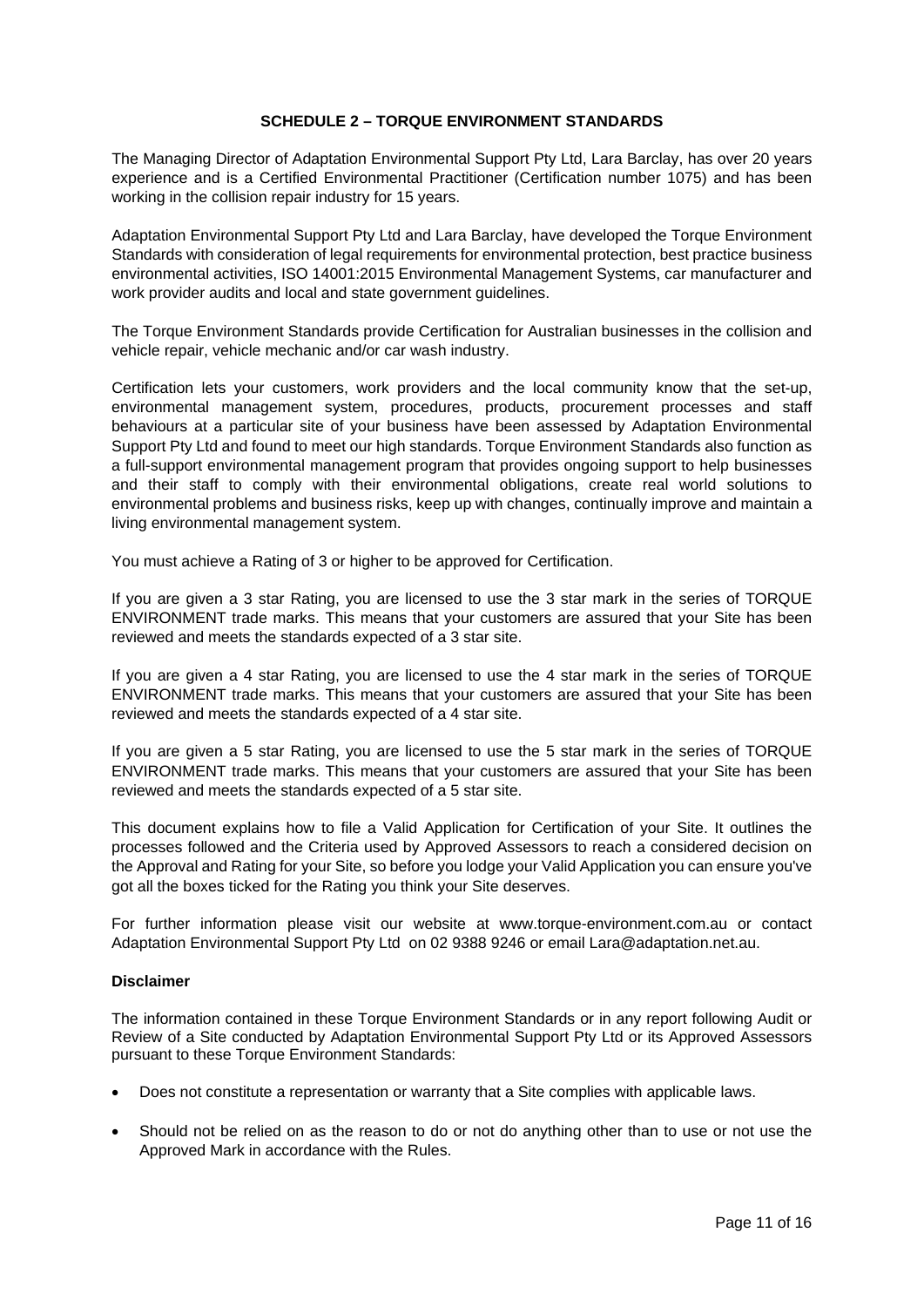- To the full extent permitted by law, Adaptation Environmental Support Pty Ltd its shareholders, officers, directors, employees and agents will not be under any liability to any person in any respect of any loss or damage (including any consequential loss or damage) which any person may directly or indirectly suffer as a result of using or relying on any information contained in these Torque Environment Standards or on any Audit or Review pursuant to these Torque Environment Standards.
- Where any statute implies or imposes any guarantee, condition or warranty in relation to any person's use of these Torque Environment Standards which cannot be excluded then that guarantee, condition or warranty is included, and the liability of Adaptation Environmental Support Pty Ltd, its shareholders, directors, officers, employees and agents for breach of that guarantee, condition or warranty is limited to the re-supply of the relevant service to which the breach relates.

# **Processes**

Upon Certification, Adaptation Environmental Support Pty Ltd may:

- Send notification to nominated work providers, such as insurance companies, car manufacturers, government fleet agencies, police and other organisations that may refer work to an Approved User.
- Send the Approved User a promotion pack comprising:
	- **Certificate**
	- Copy of the Certification Series Trade Mark Registration
	- One or more stickers of the Approved Mark for adhering to the front door and signage of the Approved Site
	- An image file of any relevant composite version of the Approved Mark
	- Brand guidelines
- Send the Approved User resources comprising:
	- Toolkit resources, including templates, policy, procedures, and more detailed information
	- Legal updates
	- Torque newsletters
- Promote the Approved Site, including on the Website
- Provide other Business support, including:
	- Task manager subscription and reminders
	- Online shop access
	- Phone support
- Include the Approved User and Approved Site in Company projects, at the sole discretion of the Company

# **Criteria**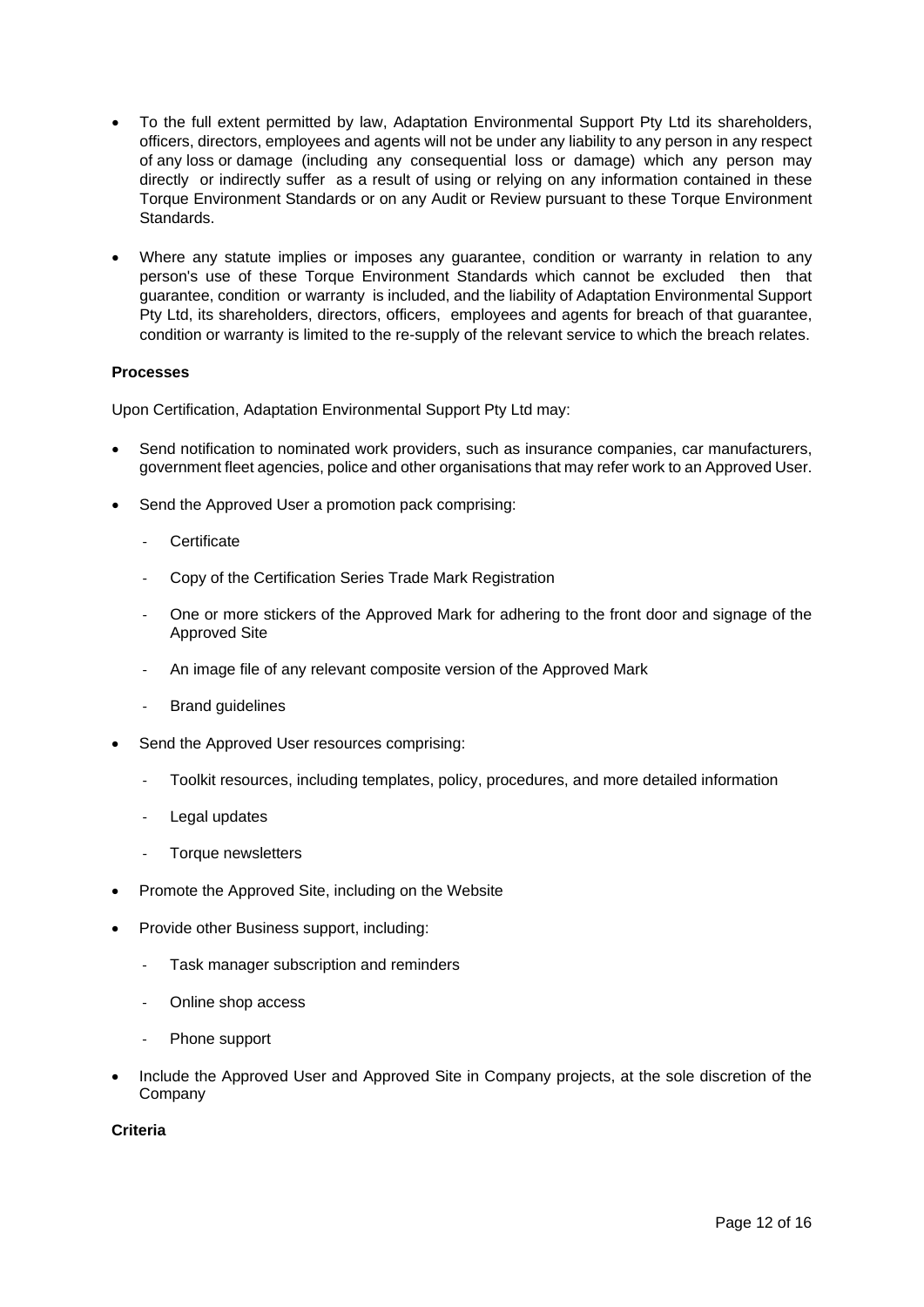The Torque Environment Standards have been developed via ongoing consultation with industry, laws and technology. They are constantly under review. As the standards of the collision and vehicle repair, vehicle mechanic and/or car wash industry evolve, as environmental legislation changes, and as new technologies and opportunities become available the processes and criteria will continually be improved. Therefore, the bar for achieving a 5 star Rating will continue to be raised in line with legislation and best practice.

At present, the Essential questions for Sites to be used in connection with both heavy vehicles and passenger vehicles are:

\* Do you dispose of your used tyres through an approved program?

\* Are all vehicle wash products located where they don't have the potential to reach storm water drains?

- \* Are old chemicals disposed of regularly and not stockpiled?
- \* Are spill kits well stocked?
- \* Are stormwater drains marked to clearly identify them?
- \* Are stormwater drains on site protected?
- \* Are there spill kits on site?
- \* Are vehicles only washed in the designated wash bay?

\* Do you dispose of brake, transmission and power steering fluid in allocated waste containers?

- \* Do you dispose of engine oil in allocated waste containers?
- \* Do you dispose of radiator coolant in allocated waste containers?
- \* Do you dispose of your vehicle batteries through an approved program?
- \* Do you use a licensed contractor to dispose of your general waste?
- \* Do you use a licensed contractor to dispose of your gunwash waste?
- \* Do you use a licensed contractor to dispose of your liquid paint waste?
- \* Do you use a licensed contractor to dispose of your radiator coolant waste?
- \* Do you use a licensed contractor to dispose of your used spill kit material?

\* Do you use a licensed contractor to dispose of your waste oil and waste brake, transmission, and power steering fluid?

\* Do your staff dry sweep and never hose waste into stormwater drains?

\* Does the business have a trade waste agreement with the local water authority (if required)?

\* Does the water treatment system in the wash bay meet the trade waste specifications or the requirements of your local council?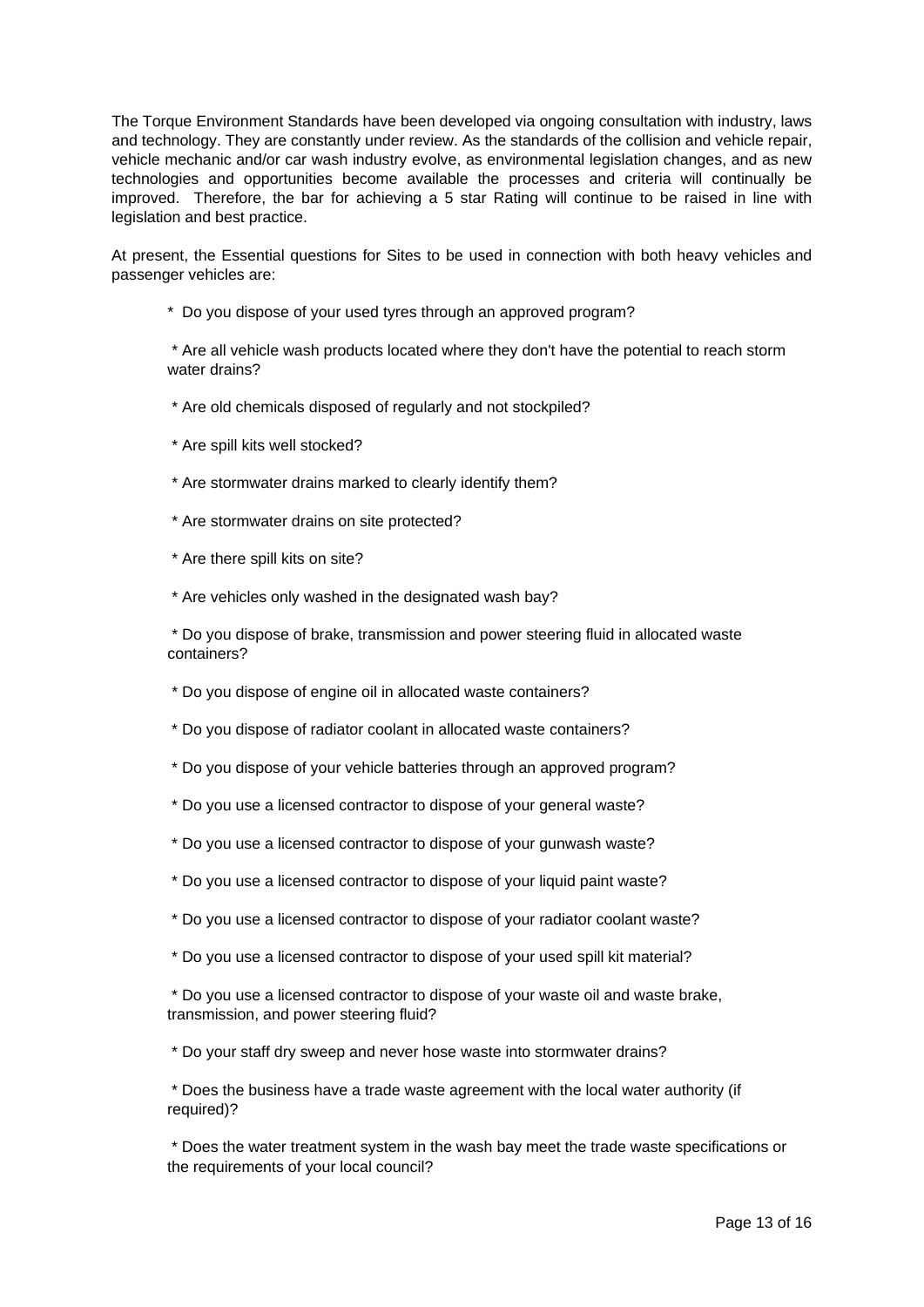\* Does your induction process explain employee expectations relating to environmental protection?

\* Have receipts and records for all prescribed waste disposed from your company been retained?

\* Is car wash bay effluent tested meeting the requirements of the TWA?

\* Is firefighting equipment tested and tagged within service date?

- \* Is the site free of cigarette butt litter?
- \* Is there firefighting equipment on site?
- \* Is your waste collected in a timely manner so bins are not overflowing?
- \* Are air filters wrapped in plastic and disposed of in the general waste bin?

\* Are all waste storage areas away from stormwater drains or are nearby drains protected?

\* Are drip trays available in the vehicle delivery area for vehicles with damaged mechanics that may be leaking fluid?

\* Are drip trays available in the vehicle storage area for vehicles with damaged mechanics that may be leaking fluid?

- \* Are dustless sanders installed in the paint and prep area?
- \* Are dustless sanders installed in the panel beating area?
- \* Are liquid wastes only stored in the designated liquid waste disposal area/s?
- \* Do you have a current chemical register for the materials stored and handled on site?
- \* Do you have a current site map (within 5 years)?
- \* Do you have current SDSs for all chemicals used on site readily available to your staff?
- \* Do staff know how to use the firefighting equipment?
- \* Do staff know how to use the spill kit?
- \* Do staff know where you dispose of the used spill kit material?

\* Do you make sure only ARCtick licensed staff/contractors are engaged to repair air conditioning equipment?

\* Do you use a licensed contractor to dispose of any waste fuel?

- \* Does the spray booth have an effective air seal?
- \* Does the wash bay have a water pretreatment unit?

\* Does your induction process explain instructions on the correct handling and disposal of hazardous chemicals?

\* Is an outdoor smoking area provided for staff?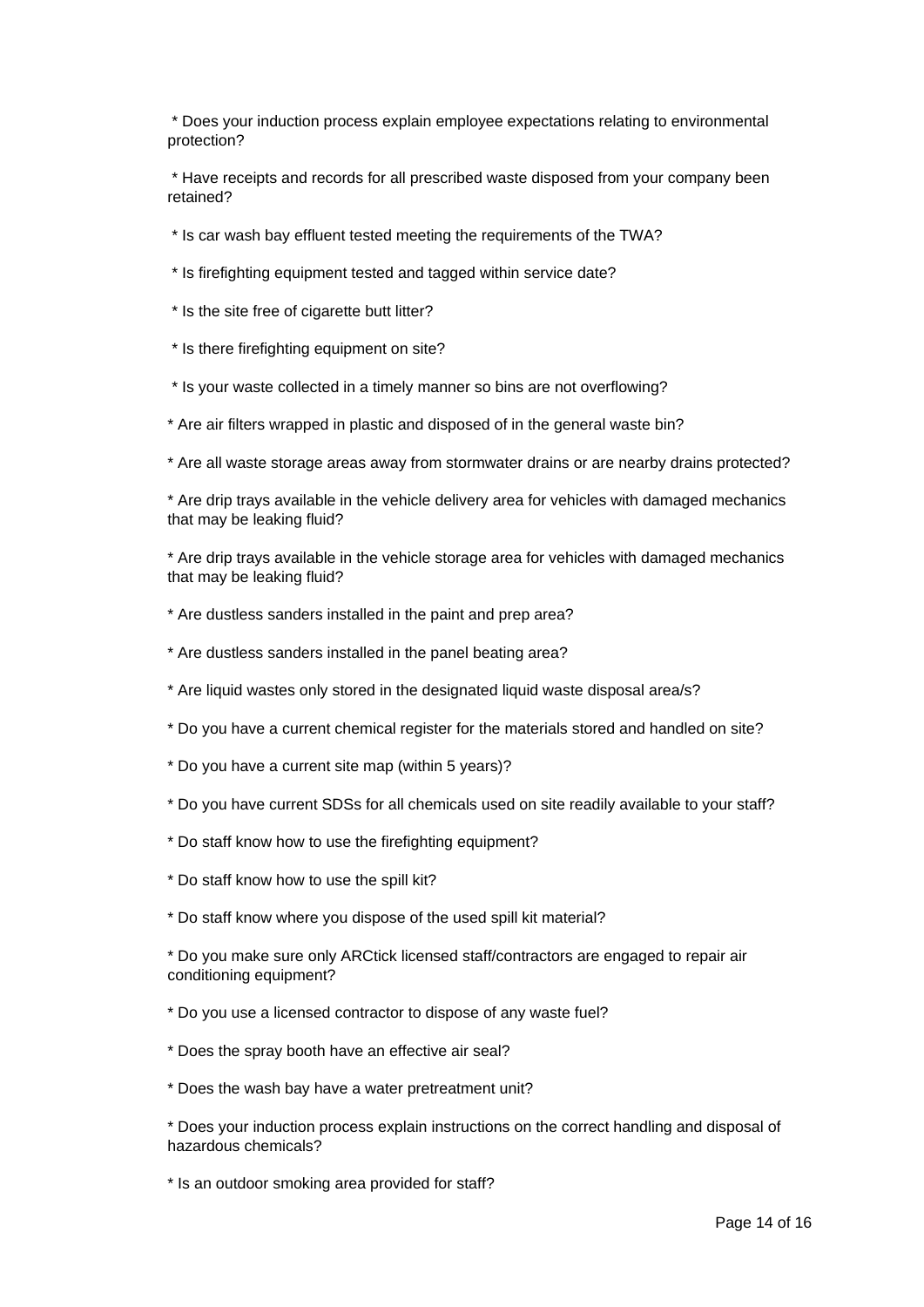\* Is the area bunded or graded to contain any accidental spills?

- \* Is the bunding or grading adequate to prevent water from escaping?
- \* Is the chemical and goods delivery area fully concreted?
- \* Is the chemical storage area floor impermeable so that liquids can't pass through?
- \* Is the chemical storage area free of ignition sources (at least 3 metres away)?
- \* Is the chemical storage area indoors?
- \* Is the dismantling and reassembly area fully concreted?
- \* Is the dismantling and reassembly area indoors?
- \* Is the floor of the paint mixing room impermeable so that liquids can't pass through?
- \* Is the ground of the liquid waste storage area fully concreted?
- \* Is the liquid waste storage area at least 3 metres away from ignition sources?

\* Is the liquid waste storage area away from stormwater drains or are nearby drains protected?

\* Is the liquid waste storage area bunded or graded adequately to prevent liquid waste escaping?

- \* Is the liquid waste storage area indoors or fully undercover so rain can't enter?
- \* Is the paint and prep area fully concreted?
- \* Is the paint and prep area indoors?
- \* Is the paint mixing room bunded?
- \* Is the panel beating area fully concreted?
- \* Is the panel beating area indoors?

\* Is the vehicle wash bay washdown pad made from an impervious material such as concrete?

\* Is the wash bay located away from stormwater drains or are nearby drains protected?

- \* Is there a designated area/s for chemical and goods deliveries?
- \* Is there a designated contained area/s for storing unopened chemicals?
- \* Is there a designated liquid waste storage area/s?
- \* Is there a designated paint and prep area?
- \* Is there a designated panel beating area?
- \* Is there a designated vehicle dismantling and reassembly area?